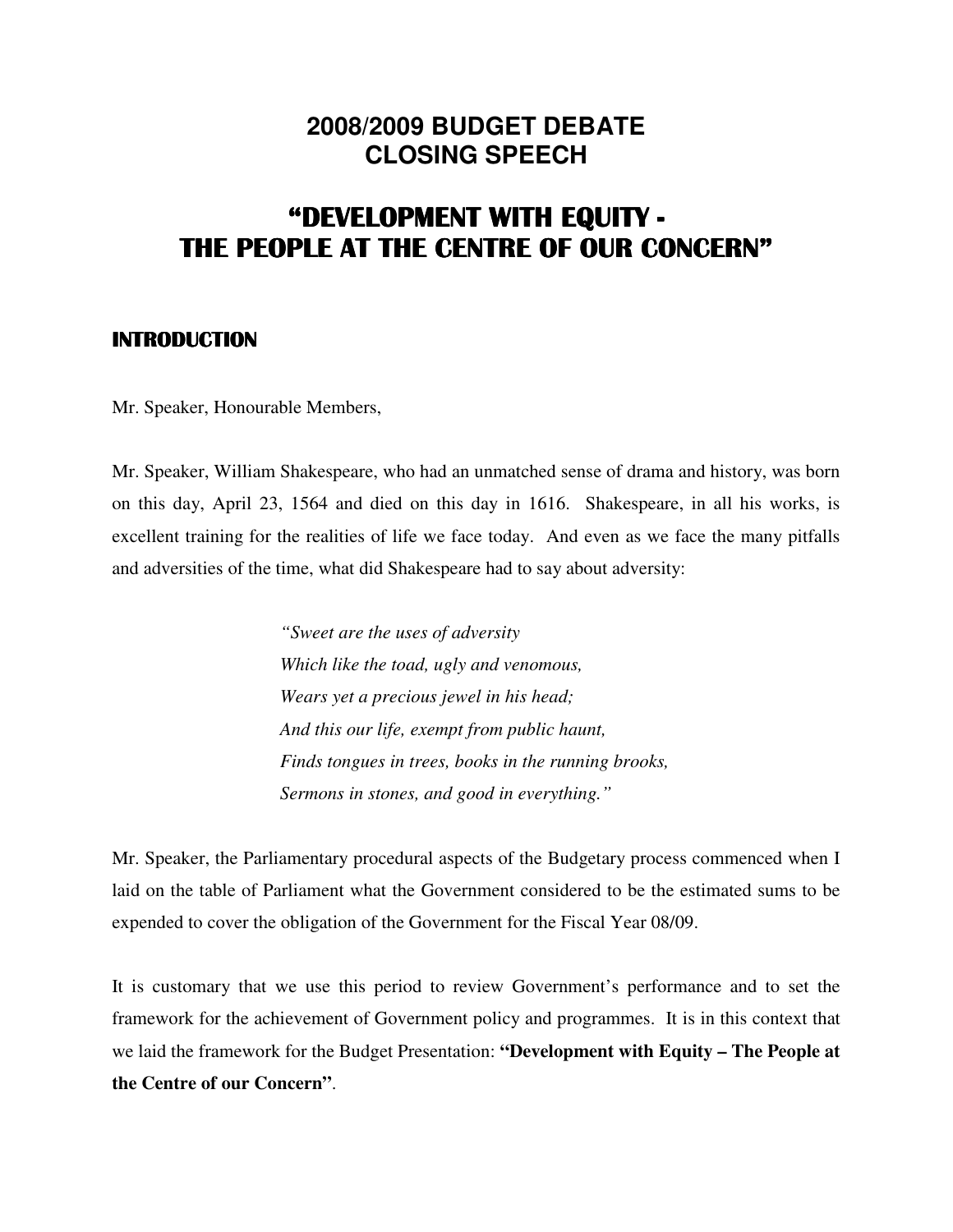Our objective in this year was cut short by the amount of money that was required to commence the tidying up process of past administrative indiscretions.

# FRAMEWORK OF BUDGET PRESENTATION

It was hoped that during the period of this Debate participants would have used this opportunity to either explain the identified shortcomings of the past so those mistakes would not happen again or to address in an objective way the proposals laid down by this administration.

In this regard, and regrettably Mr. Speaker, the contributions from the Opposition failed to meet the mark. In closing this debate, my duty is to reply to some of those issues not dealt with by my colleagues and to amplify areas that have been brought to my attention by the public, even as I answer some of the issues raised by the Opposition members.

And so in today's Budget Presentation I will begin by responding to the Leader of the Opposition, then the Opposition Spokesman on Finance and the member from Central Manchester.

I will then conclude with a few remarks on returning credibility to the budgetary process.

## A. Response to the Leader of the Opposition

The Leader of the Opposition failed to appreciate that the non-debt Capital Expenditure in this year's budget represents a significant increase over previous years.

This is money for roads, bridges, water supply systems, agriculture, Schools, Constituency Development Fund, etc. It represents an unprecedented amount set aside for this fiscal year.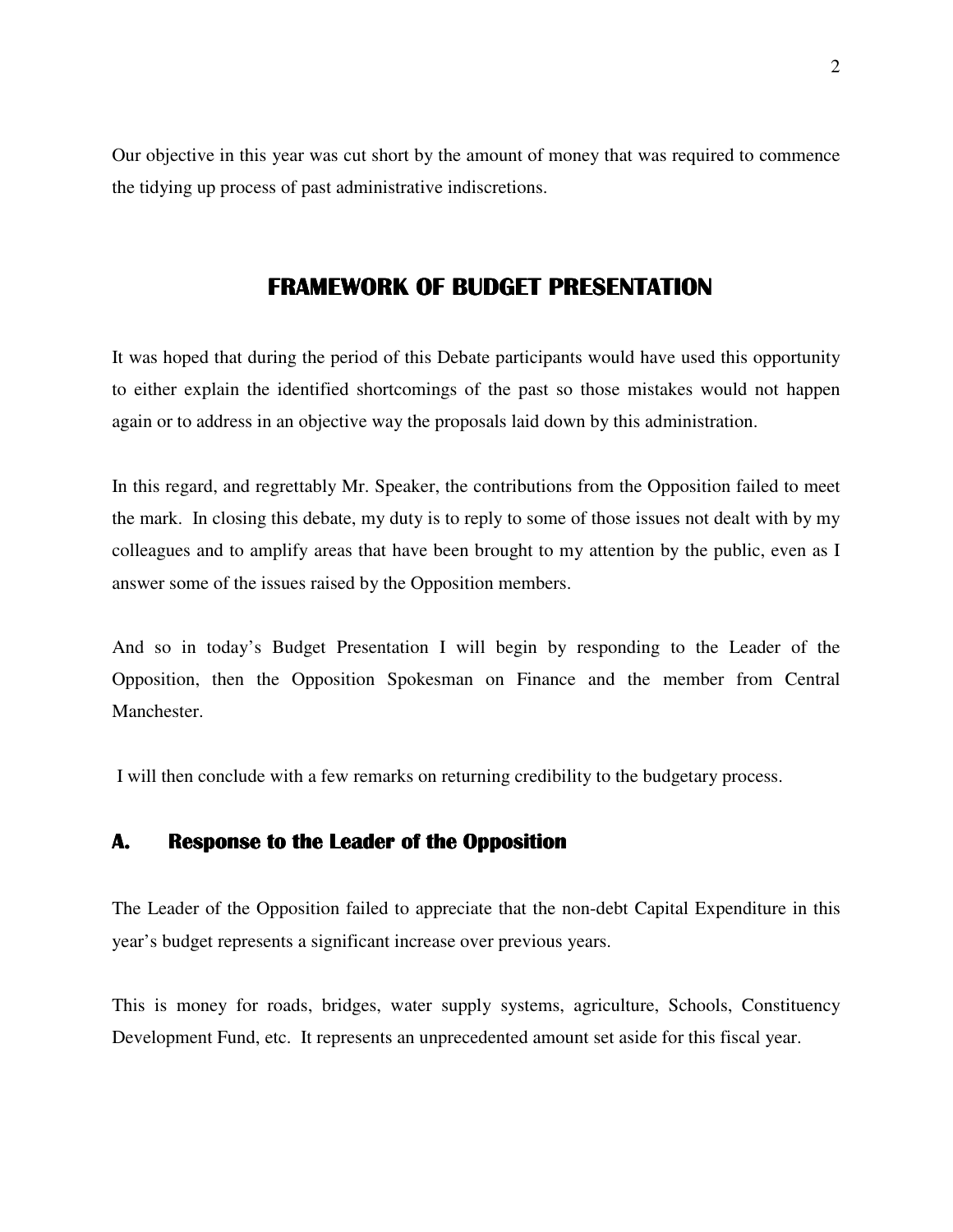This year, Mr. Speaker, with the non-debt capital expenditure set at \$44.648 billion, and no deferred financing obligations – **pure new expenditure**, this represents a whopping additional \$20.02 billion or an 80% increase over the actual expenditure last year.

Mr. Speaker, the Budget allocation show our priority to achieve "**Development with Equity – the People at the centre of our concern**."

These are not mere buzz words. It is reflected throughout the construction of the Budget, that there is a material difference to the quantity and quality of services to be delivered to the people and this is but the first step.

Mr. Speaker, this Budget charts a new course and lays the foundation for a new kind of governance, where no matter the challenge, no matter the obstacles, we are committed to finding a way to constantly keep the people at the Centre. This represents our fundamental philosophical point of departure.

Indeed, this was the common philosophical thread running through the presentations of the Government members.

#### B. Response to the Opposition Spokesman on Finance

The Opposition Spokesman on Finance tells us that the Budget is not credible. Let me respond to this.

It is quite ironic that a Minister whose stewardship has been characterized by so many years of failed targets, missed opportunities and episodes of fiscal mismanagement and profligacy too numerous to mention, he now seeks to suggest that the budget lacks credibility.

#### *MOU*

He says that the \$14.5 billion set aside for MOU III settlement is not credible and the figure will be closer to \$20 billion – "It is the first time since 2004 the Ministry has no clear notion as to what the wage bill will be".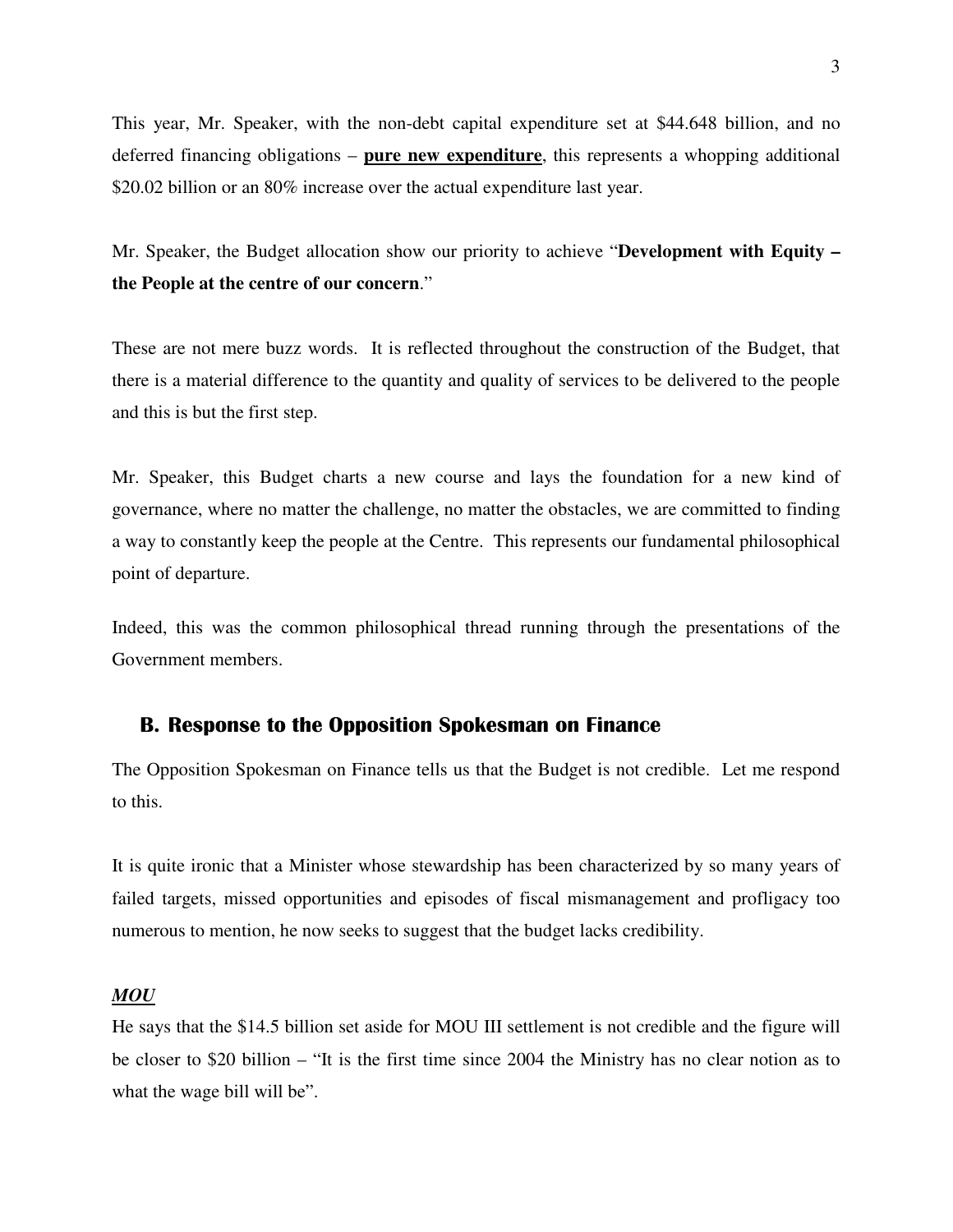Mr. Speaker, the projections are credible. I put it to the House today that it is the Opposition Spokesman on Finance who is confused. It is he who, in 2006, had no notion of what the wage bill would be. He set aside \$8.8 billion in contingency, and the bill ended up at \$14.0 billion. He is obviously judging me by his standards of either setting targets without credibility or misleading the Jamaican people with budget estimates that he knew would be exceeded.

The truth is that the wage bill assumes all settlements within the framework of the increases under the MOU III, as well as reclassification for the Health sector to be undertaken in this fiscal year. Whilst we will continue the discussions with those groups who are not within the JCTU, the Government's ability to pay will be important. Realism must be the order of the day.

The Opposition Spokesman on Finance also lambasted me for failure to sign the MOU before my Budget Presentation.

Mr. Speaker, MOU III was signed some 72 hours after the Opposition Spokesman predicted gloom and was kept within the projected targets. While he forgets (perhaps conveniently), that MOU II was signed by him on May 30, 2006 more than a month after the completion of the Budget Debate.

I wish to congratulate Senator Dwight Nelson and the Leadership of the Trade Unions for their responsible approach to the negotiations and signing.

#### *Tax Revenue*

The Opposition Spokesman on Finance tells us that the projected increase in Tax Revenue of \$44.0 billion through compliance is not credible.

I never said the \$44.0 billion increase over last year would come solely from compliance. In fact, the lion's share of this increase is expected to come from national increases in collections that are generated from economic activity (growth, inflation, and wage adjustment in the public and private sector).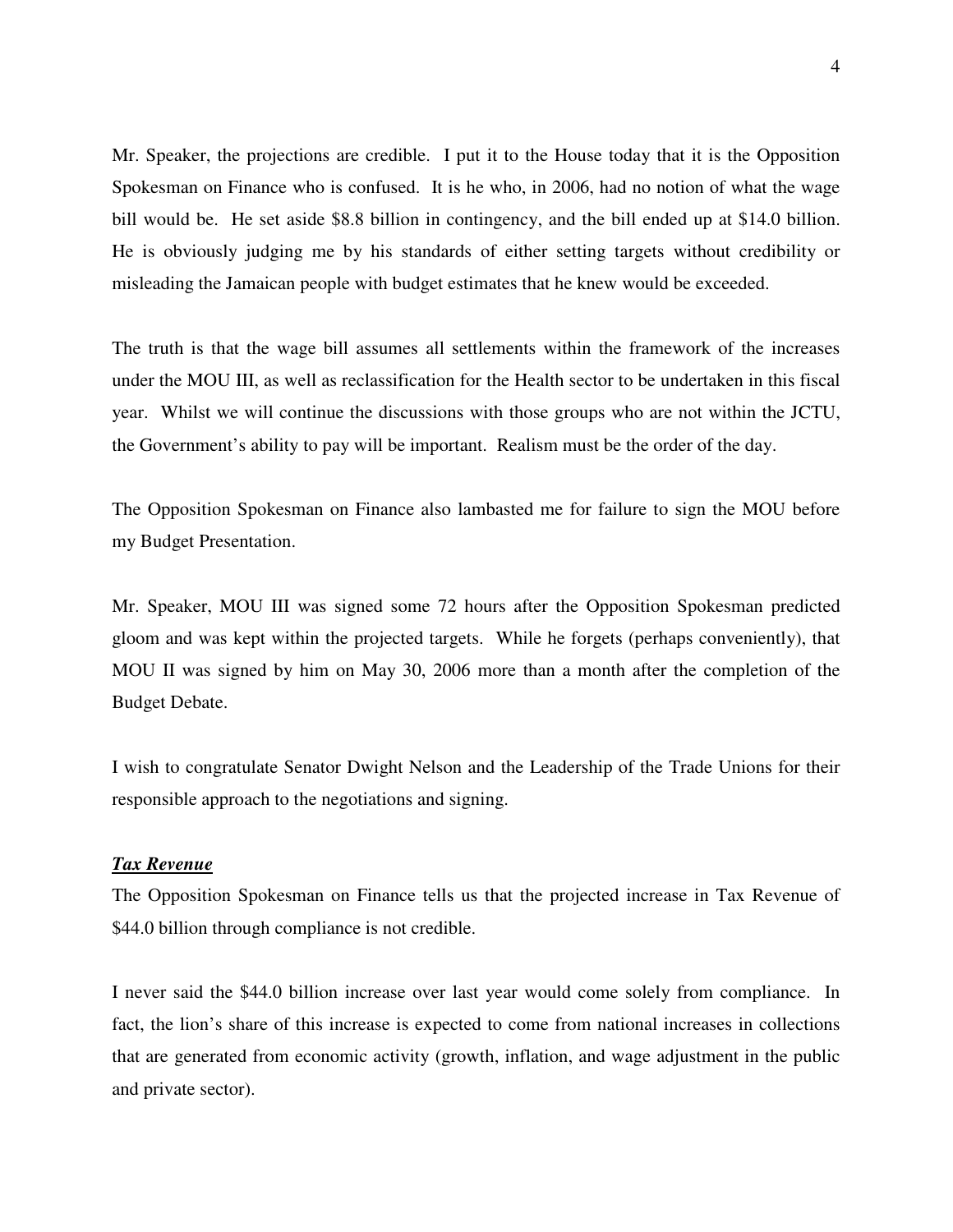In addition, the compliance programme that will be undertaken this year will be formidable and involve several major initiatives, including a revived Revenue Protection Division, reduction in discretionary waivers, administrative improvements in all tax departments and a tax amnesty programme across all tax types that will be aggressively promoted over the next few weeks in order to garner some of the over \$100.0 billion in arrears on the road.

In addition, Customs Revenue grew by 14% in 07/08, why is it that with the RPD in place, the Opposition Spokesman questions a projected 16% increase in Customs Revenue. If anything, this is conservative.

Let me examine some of Dr. Davies' statements which, on the surface, could lead us to believe that the technocrats don't know what they are saying. What do the figures say? In Fiscal years 06/07 and 07/08 total taxation revenues increased by 16% in each period. During these periods, there was no major thrust for tax reform or compliance and there was certainly no amnesty.

If during the regular course of events, the revenue increased by 16% each period, what would prevent it, in the year of a tax amnesty and major efforts towards tax reform and compliance, from increasing by a mere 4% over the average? This is a credible projection and we are already receiving an encouraging response from the tax paying public.

The Opposition Spokesman on Finance also questions revenue growth in other tax types. Overall, taxes are projected to grow by just under 20% this year with the Tax/GDP rate falling slightly to 27.4%.

Mr. Speaker, it must be noted that the Tax/GDP ratio projected for 2008/09 is inline with the average of 27% for the last 5 years. **This is credible.** 

The PAYE projection is not overstated. It is not only influenced by the MOU, but it is also influenced by the annual increments of 2.5%, the reclassification in the health sector to be undertaken this fiscal year, and the Amnesty and Special Compliance efforts.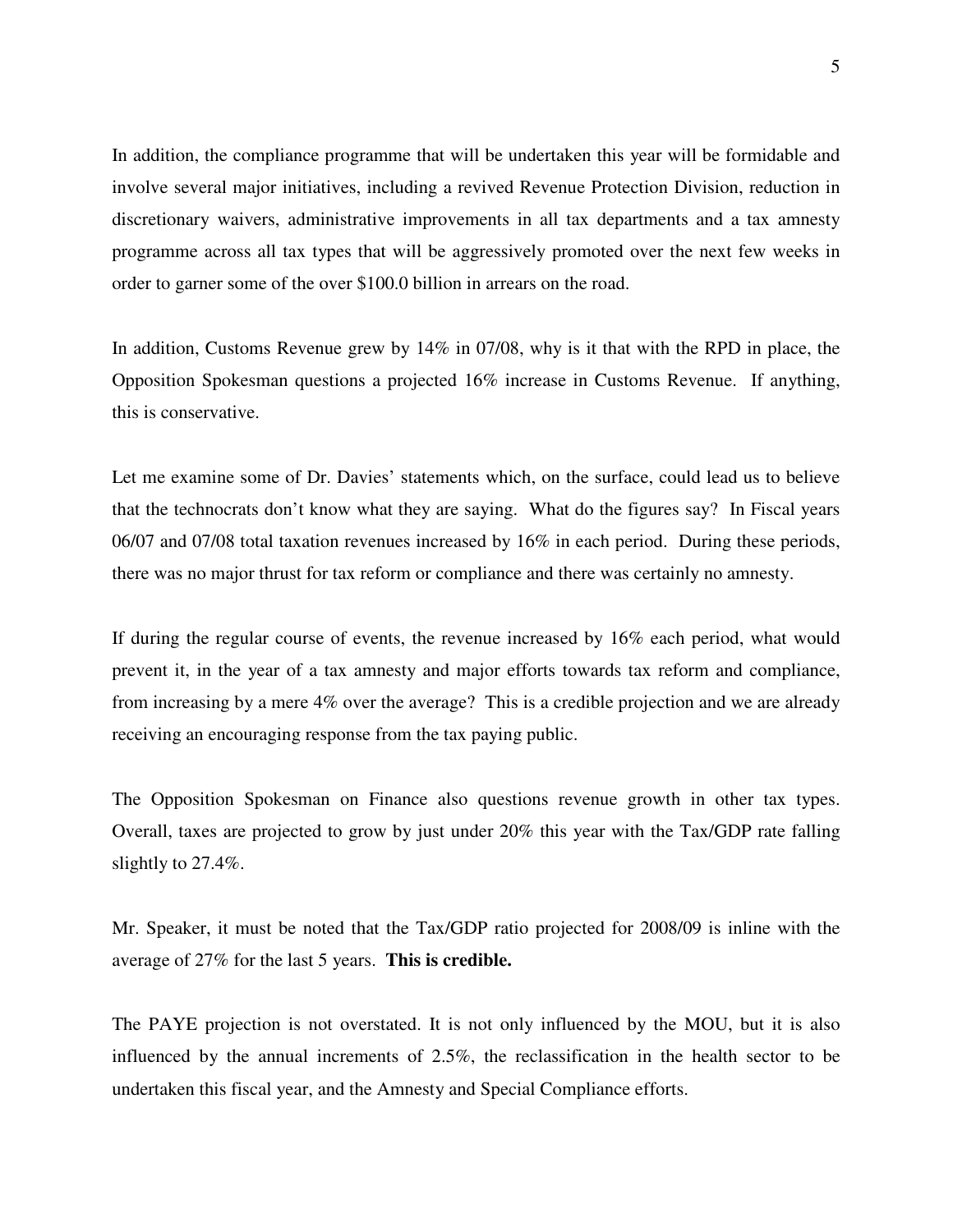The big boost in Corporate Tax is coming from the bauxite/alumina sector based on forecasts developed by the Jamaica Bauxite Institute. Is the Opposition Spokesman saying that the JBI is no longer competent at analyzing the industry and forecasting revenue?

#### *Fiscal Deficit*

The Opposition Spokesman on Finance says that I set my own low target so that I could meet it and that the 4.7% deficit outturn was the result of tricks – that only salaries were paid in the last six weeks.

Mr. Speaker I wish to repeat that given the fiscal challenges inherited from the previous administration, where \$16.0 billion of unbudgeted expenditure had to be absorbed; additional unbudgeted items for Air Jamaica, Hurricane Dean and other Deferred Financing obligations had to be accommodated.

## Let me repeat – **Had we not taken strong, focused, disciplined and fiscally prudent corrective action, the deficit would have skyrocketed to over 7.0%.**

We set a revised target of 5.5% up from 4.5% set by the previous Minister, which was itself unrealistic with the budgetary overhang he knew was waiting in the wings.

We are not only pleased, we are proud that we have achieved and exceeded our first fiscal target set in seven months, that has not been achieved in 7 years by the previous Minister. (Actual 4.7%). And by the way, so well have we performed, that if the sale of Petrojam and the proceeds of the Universal Access Fund were excluded, we would still have achieved the target of 5.5%.

Mr. Speaker, I have taken the time to speak on this issue of the fiscal deficit target because the former Minister has left a legacy of often times demonstrating flagrant disregard for targets set. This has left a credibility problem for Jamaica among our stakeholder at home and abroad. After seven years of missed targets, the last full year of the former Minister's stewardship, he missed his deficit target, moved from 2.5% to 5.3%, without an explanation: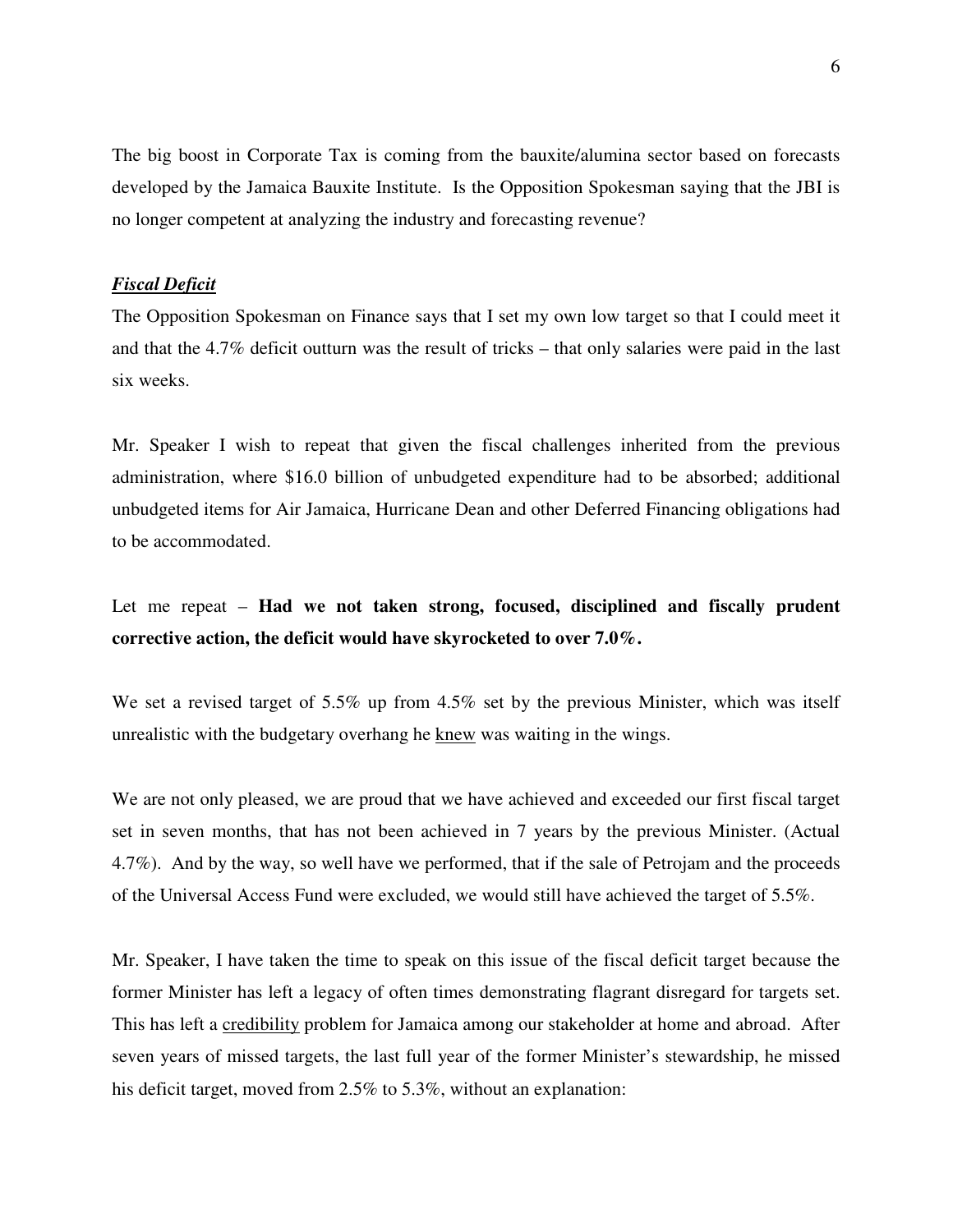- No hurricanes
- No external shocks
- No other natural disaster with the exception of his own Government

We have started the journey toward the establishment of credible targets and achieving them and we intend to continue along this path.

The International Financial Community is already responding favourably to the new dispensation of fiscal responsibility. This includes favourable comments from Gregory Fisher – financial advisor of Oppenheimer Inc.

## *Interest Rates*

In relation to the increase in interest rates the former Minister told me "the increase in interest rates is your baby alone". Mr. Speaker when he was Minister and I asked him about interest rates, he said "interest rates are market determined" and "monetary policy is handled by the Bank of Jamaica". Now all of a sudden it's "my baby alone".

The truth is, Mr. Speaker, achieving over time, sustainably lower interest rates is a complex process that requires synergy in the consistent achievement of critical macroeconomic variables.

So far, we have made progress. We have stabilized the exchange rate. The NIR is now over US\$2.1 billion, and we achieved our first fiscal deficit target for the first time in seven years.

The promised Central Treasury Management System will help ensure reduced pressure in the money market for higher interest rates. But most of all, it is in the process of setting credible targets and meeting them, along with good governance, that will generate the confidence needed to lower interest rates.

#### *Inflation*

Mr. Speaker, while I rely on our technocrats to provide sound projections for inflation, I am mindful of the unprecedented and volatile global environment that now prevails. For instance,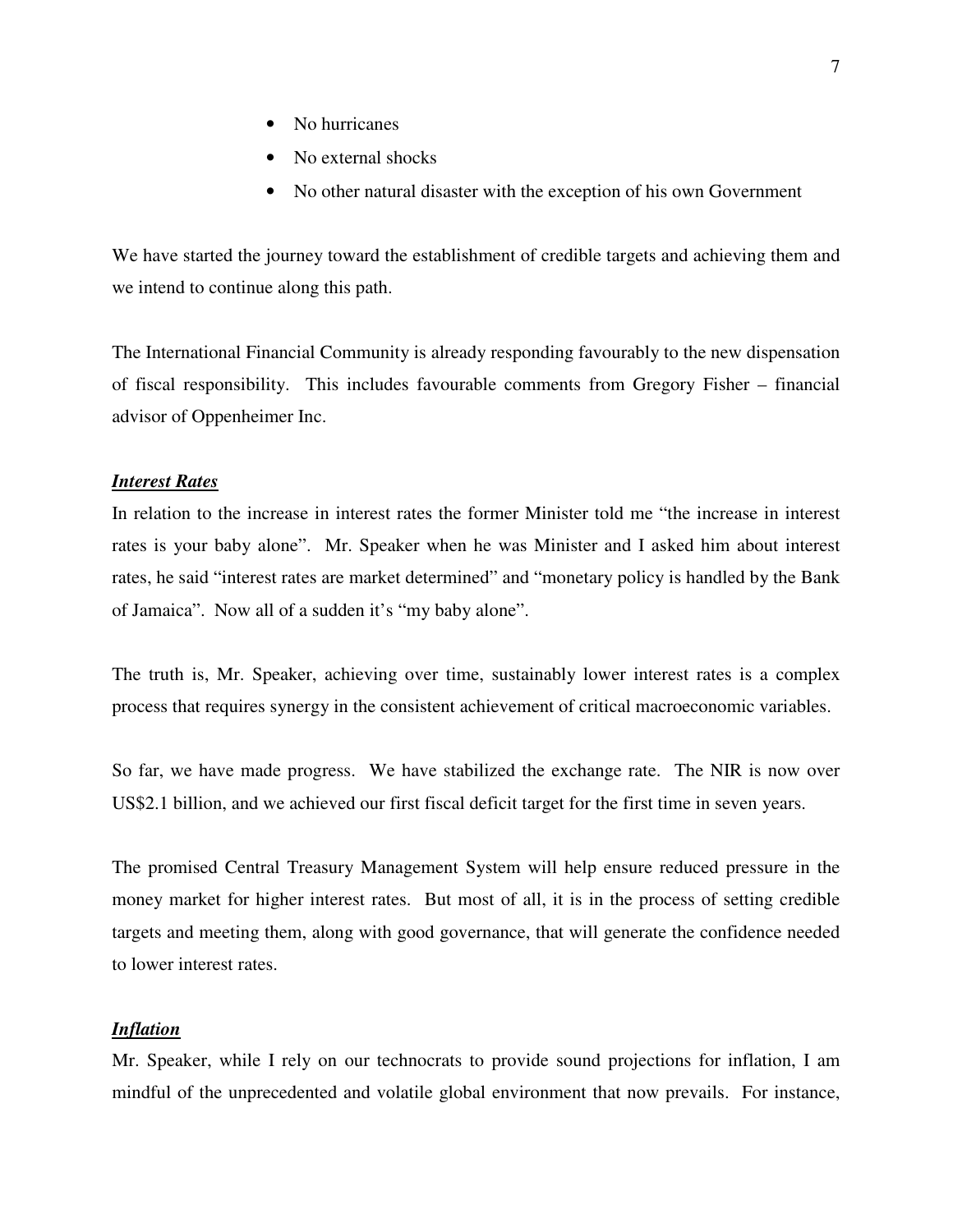oil prices which jumped to US\$120 per barrel yesterday, were never anticipated three months ago. This further underscores the need to abandon "point-scoring" and look to initiatives to mitigate inflation such as energy conservation and food security.

I'm urging all motorists including those who drive government vehicles and especially drivers of MPs, to stop "idling their engines"….it is wasteful.

#### *Expenditure*

#### *Roads*

 The Opposition Spokesman on Finance has told us that road repairs are underfunded. He really should not go there. Of the \$1.6 billion he allocated for road maintenance last year, \$1.3 billion had to be used to pay bills from the previous fiscal year, leaving only \$300 million to repair roads. Equally, several billion dollars was set aside to pay prior year deferred financing payments. The amounts allocated for road repairs represent a substantial increase over last year when these factors are accounted for.

#### *Tourism*

 In tourism, there has been a modest increase in the budget for promotion, but we are emphasizing efficiency in the use of our money and Minister Bartlett – that man of energy – is ensuring that we get a bang for every dollar spent in tourism promotion.

### *Token Reductions*

The Opposition Spokesman on Finance's attitude towards the modest increase in the tax threshold, the decrease in transfer tax and stamp duties, as well as concessions on dividends and relief in the Customs User Fees for Capital Goods, reveals his own lack of understanding of the need to exercise good faith in commitments and in how business works.

We are committed to regular adjustments to the Income Tax Threshold in line with growth in the economy. We are also committed to reducing transactional costs in order to spur more investment in real estate and the construction and installation sectors.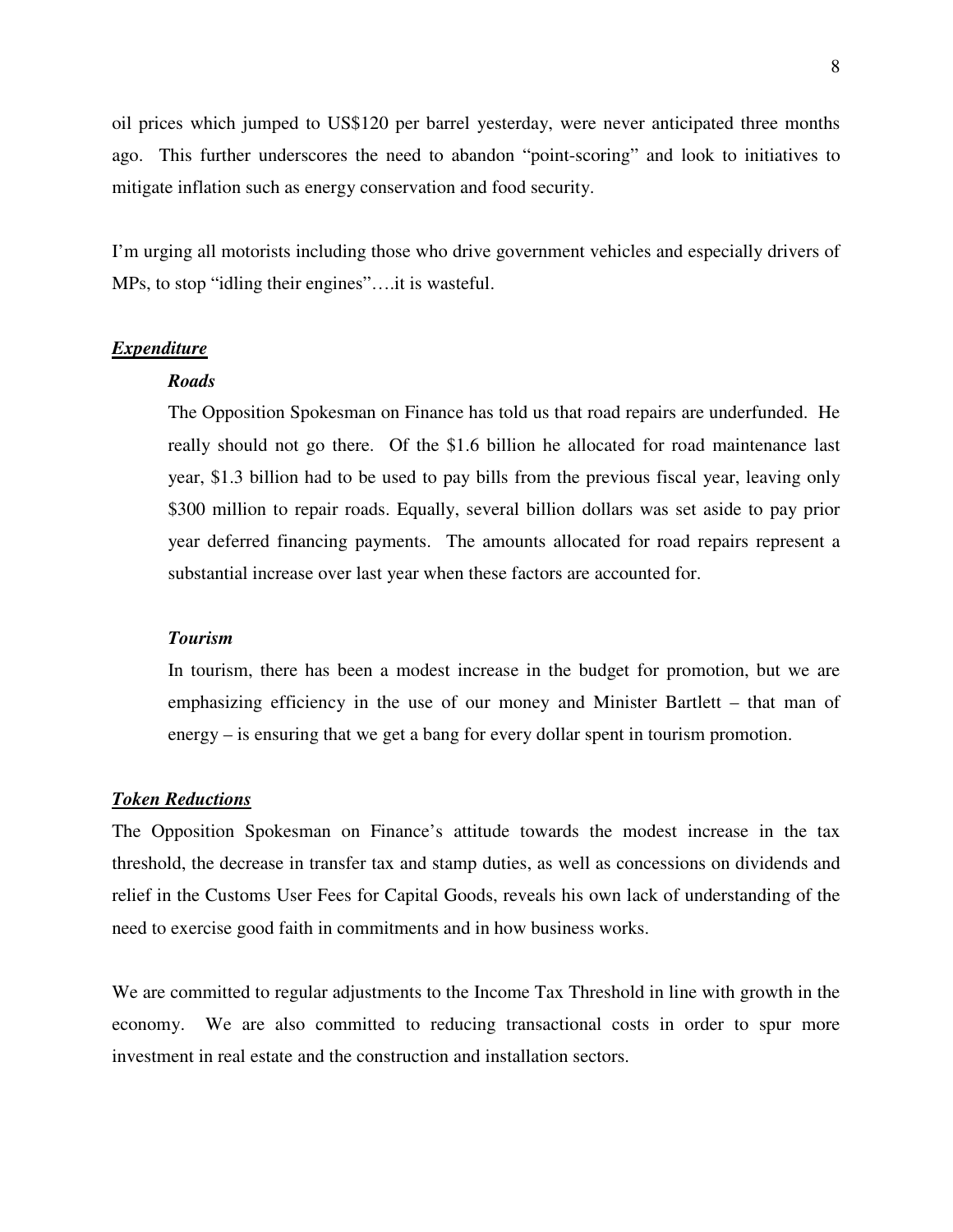He too, picked from the Matalon Report, but only of what he could take from the taxpayers, not what he could give – i.e. moved GCT from 15% to  $16\frac{1}{2}$ %.

We promised tax reform, it's coming.

We are serious about the Administrative Reform of our revenue management processes. It has started.

We are resolute that we will create a business-friendly and disciplined environment that over time will change the culture of the people towards respecting the tax laws and paying their taxes.

**And in exchange for this the Government commits itself to fiscally responsible expenditure, to cut waste, cut nepotism, cut corruption, increase efficiency, increase service delivery and show the people of Jamaica what it means to have a Good Government at work on their behalf.**

#### *Multilaterals*

Mr. Speaker, consistently in all of my previous budget presentations I spoke of the need for the Government of Jamaica to embrace the multilaterals. When I speak of the multilaterals, I am specifically speaking of the CDB, the IDB, the World Bank, and their affiliates. Jamaica despite having stopped borrowing from the IMF is still a contributing member.

This is the context of my lobbying for the last 5 to 6 years for the multilaterals. My lobbying for them has nothing to do with confidence in our local technocrats and quite frankly I do not see the connection. The previous Minister knows better and should do better. Do not get our technical staff involved in your politics. Please leave them alone!!

Mr. Speaker, I believe that we must continue to court the multilaterals, and I will certainly do so. And the previous Governments need to stop scaring the country re multilaterals, it is not in Jamaica's interest to do so!!!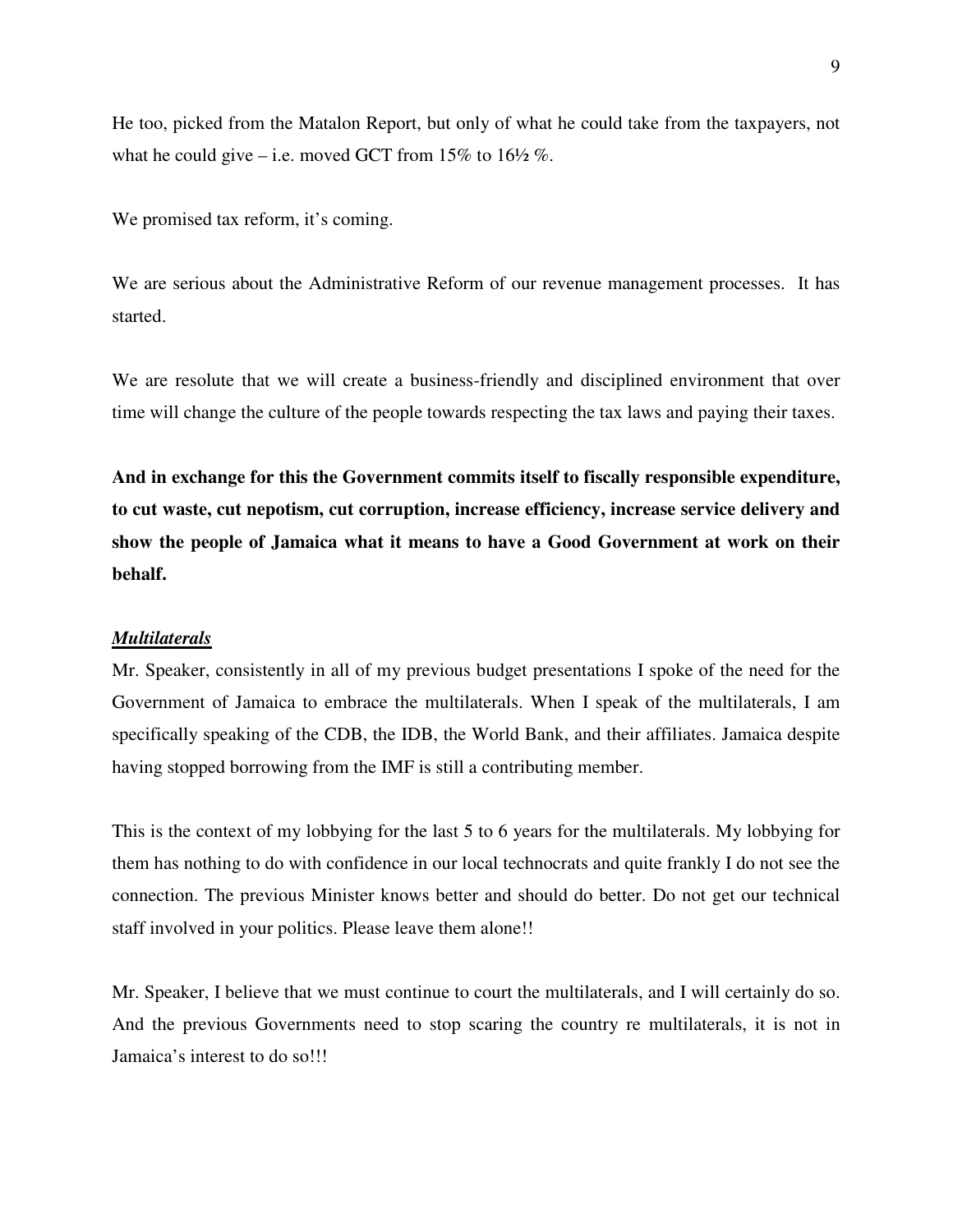On the issue of cross conditionalities. Mr. Speaker the previous Minister fully knows that the international capital markets rely on the reports of the IMF and the World Bank in deciding on our ability to repay our loans. While capital markets do not "peg" us to the agreements with multilaterals, the multilaterals do themselves rely on some of the same indicators, such as, Primary Surplus, Budget Deficit, International Reserves, Tax Revenue, Capital Budget, amongst others. So, the cross-conditionalities are implied but not contracted.

The suggestion by some in the media that the hike in interest rates at the NHT is due to conditionalities is an old time socialist duppy that needs to be buried.

Let it be clear, this Government is not waiting on any multilateral to tell us to clean up our act. We are demonstrating the fortitude and the discipline to do so on our own.

I am pleased to announce that as a sign of our desire to further strengthen our relationships with the multilaterals Ambassador Richard Bernal has been nominated by me to be appointed as the Alternate Executive Director at the Inter-American Development Bank for the Caribbean Region with effect from July 01, 2008.

From this point he will be able to interface more keenly with the multilaterals on our behalf.

Dr. Davies was pleased to announce that he is going to Washington this week and I should join him. I thank him for the invitation but it won't be necessary. A week ago, emissaries from the US Department of the Treasury came to visit me at my corner office, with a view to understanding the priorities and needs of Jamaica and how they could assist us.

In that regard, I have already asked the US Treasury Department to send consultants from the US Internal Revenue Service to assist the Ministry of Finance in developing effective strategies for protecting the revenue at Customs and increasing efficiency in taxpayer audit and compliance.

World Bank - US\$10m signing was on the principle of the relationship not the money.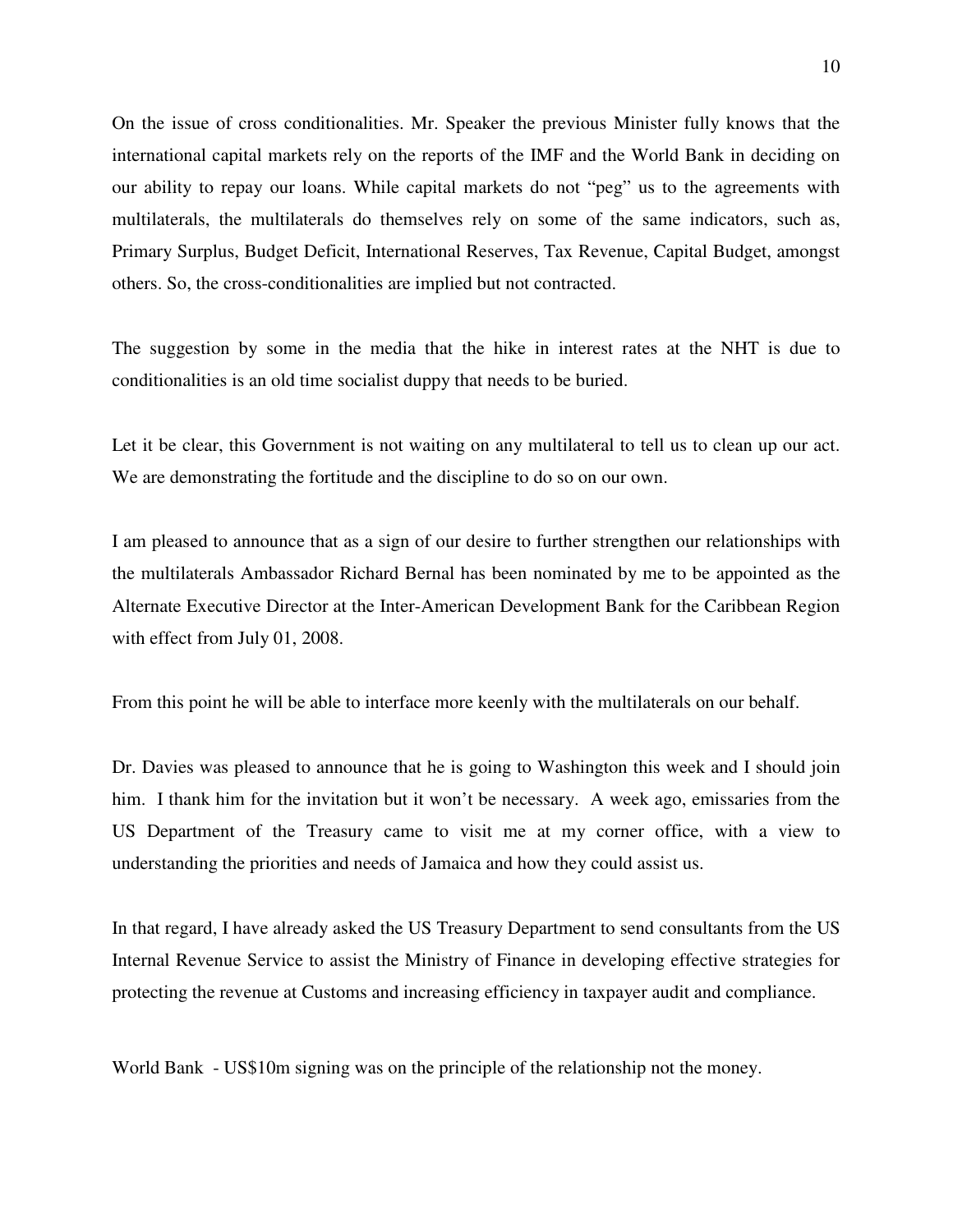What cannot be denied is that 18 years ago Jamaica's debt profile was 70% Bilateral and multilateral debt, and 30% private sector (cheaper money).

Today, our stock of debt is 75% private sector (more expensive) only 25% Bilateral and multilateral.

Rebuilding (Heavily Indebted Middle-Income Countries (HIMC)/ Debt Management)

- Executive Director (World Bank) Samy Watson visits Jamaica in early May
- Tentative meeting scheduled with selected Finance Ministers of the Caribbean
- June meeting with Mexican Secretary of Finance, Latin America & Caribbean Region Finance Ministers to discuss responses to global challenges in Mexico City.

### **NROCC**

Mr. Speaker, for the record I do not want to be accused of "vilifying" the persons who saw through the development of this project but we must be prepared to answer the Jamaican public as to why NROCC debts and losses are ballooning so rapidly that the losses are expanding exponentially. In 08/09 some \$8B will be added to the NROCC debt. This has serious implications for this budget and future budgets. Furthermore, the implications for the users of Highway 2000 are distressing, as somebody will have to pay for the losses.

In my opening speech I made reference to the fact that interest costs for Highway 2000 would approximate to 23% when you add the base (coupon) rate of 4.5% to this year's inflation rate of 19%.

Let me set the record straight on this matter. Currently the loan profile for NROCC is comprised of:-

1) J\$3.5 billion local indexed bond – base rate (coupon rate) is 4.5% of indexed principal where the principal is increased semi-annually on a compounded basis. To date, the principal has increased to \$6.0B (almost 100 % increase since 2002). Both the principal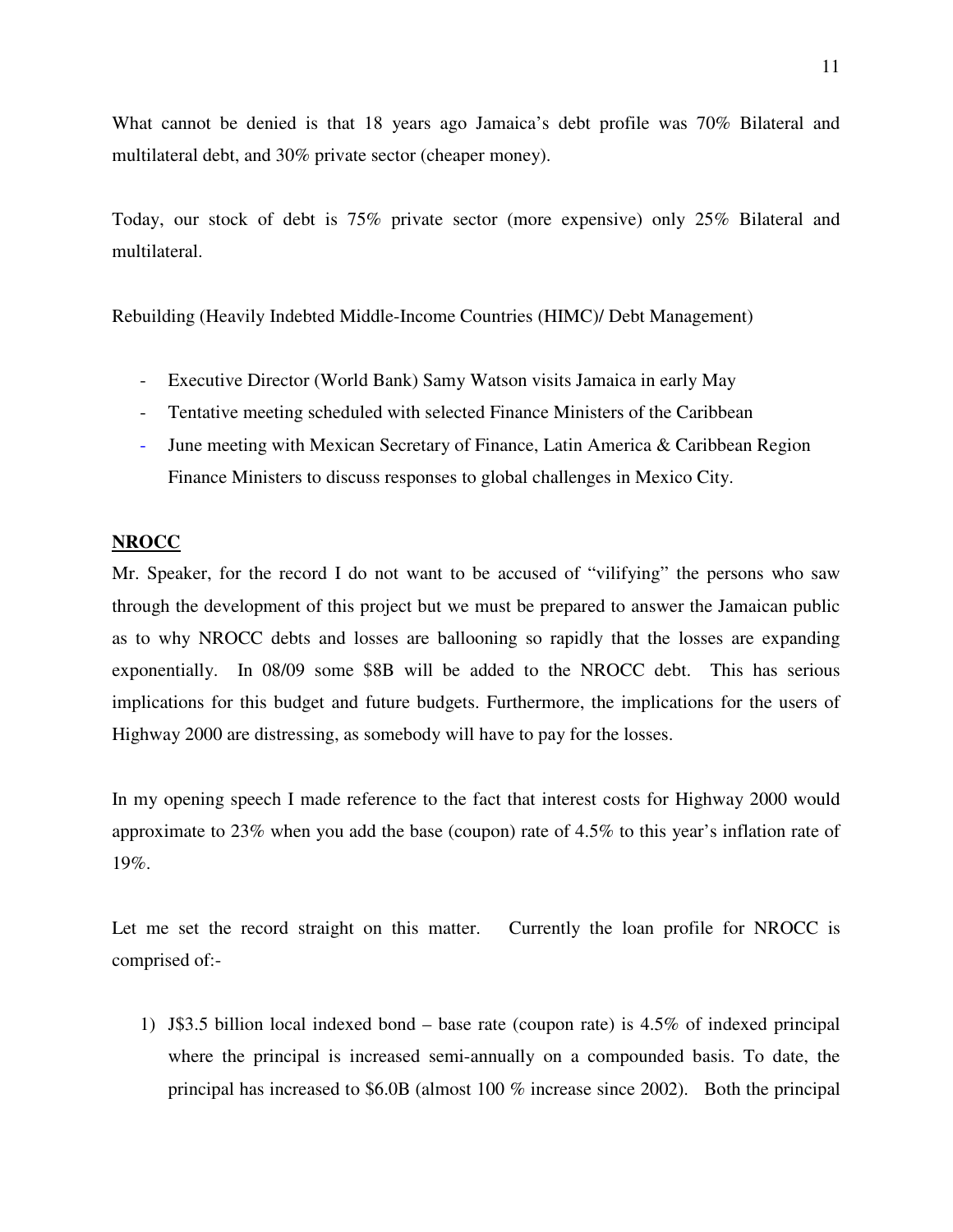movements and the interest charges affect the company's profit and loss on a yearly basis. As an example, if inflation is 19% then the impact on the company's profit and loss for the year would be 19% for movement in principal and 4.5% (compounded) interest charges. Mr. Speaker the Bond Inflation (separate from interest charges) charged to the company's expenses were \$368M for 2006/2007; \$849M for 2007/2008; projected for 2008/2009 is \$1.69B.

Mr. Speaker, the CEO of NROCC has advised me that to date the average interest charge on this local inflation-indexed Bond is 17%. Based on my own assessment of the situation there is no doubt that this will continue to increase over a period of time given that this is a 30-year bond.

- 2) A loan from Venezuela of US\$264M (Euro 204 M). While the interest rate to the DBJ is 7.5 % the DBJ is unlending this loan to NROCC at 9.37%.
- 3) A loan from the MOF for US\$3M

Mr. Speaker the losses of NROCC is due to -

- a) The inadequate financing structure of this entity. There is no where in the world where you can finance long-term infrastructure projects at a cost of capital exceeding 9% on US\$ loans and 17% on Jamaican dollar loans.
- b) Exchange Rate losses
- c) The inflation indexation of the principal of the local bonds.
- d) The inadequacy of the toll rates.
- e) The subsidies provided to the toll operator in the absence of increased toll rates or lower than projected use of the toll road by motorists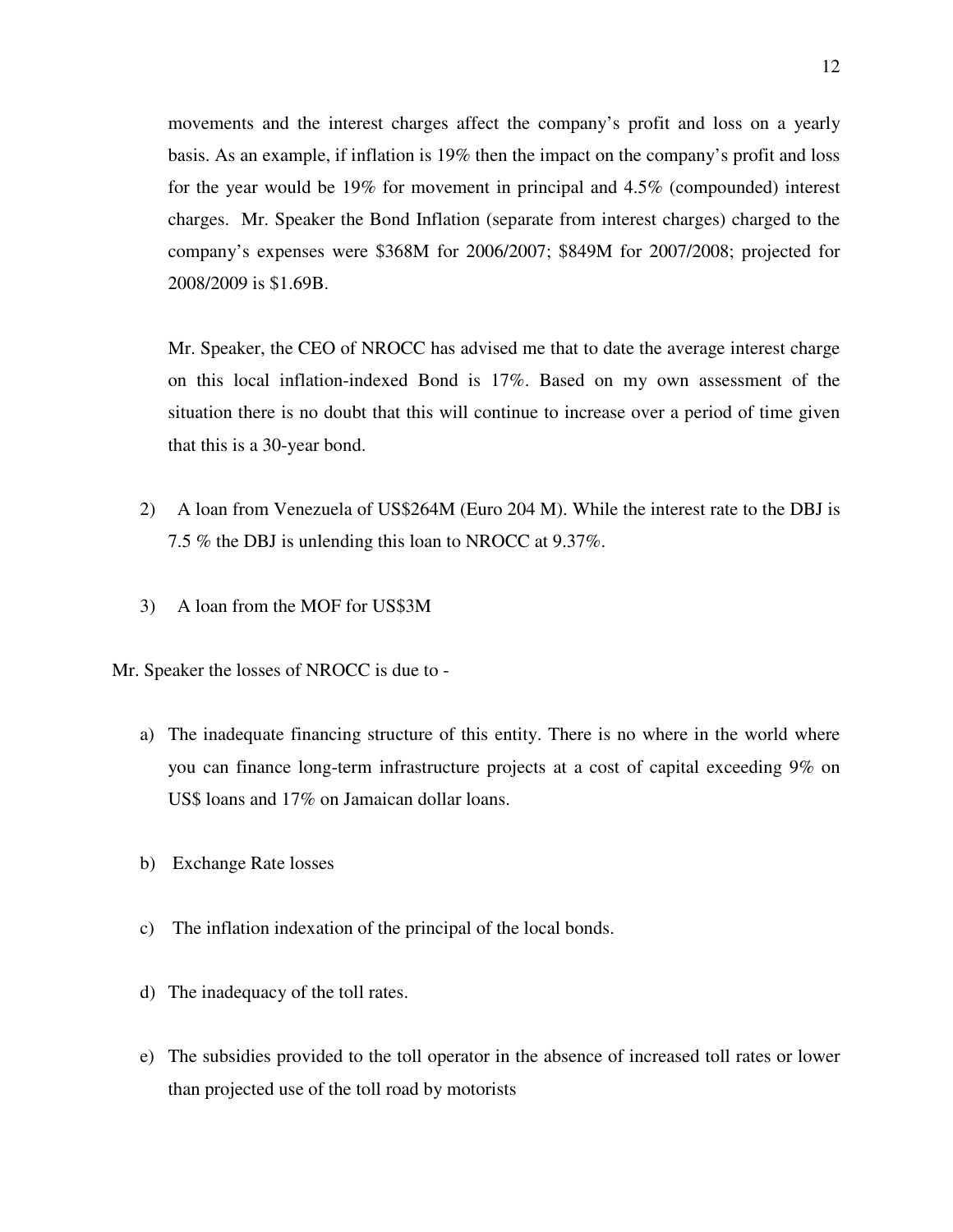Mr. Speaker, we must hasten to refinance the loans of NROCC otherwise NROCC will be worse than Air Jamaica or SCJ. (Omar Davies was opposed to this financing plan?).

#### 1. CUSTOMS – TO BECOME AN EXECUTIVE AGENCY

The Jamaica Customs Department plays a pivotal role in Jamaica's economy. It is the second largest income earner for the Government. However, its potential for revenue collection and protection can be vastly improved with a number of changes to its current standards and procedures. For several years the Jamaica Customs Department has been strongly criticized by the public for its unprofessional conduct, poor customer service and allegations have been made that some Customs officials are involved in corrupt practices.

In order to maintain and reinforce the role of the Customs Officer, the society needs to be educated on how corrupt acts have a negative bearing on them. By becoming an Executive Agency, the Jamaica Customs Department can enhance its operations and stamp out corruption.

As an Executive Agency, The Jamaica Customs Department will be led by a Board of Directors. This Board is responsible for evaluating the performance of the department and its staff as well as the appointment of a Chief Executive Officer (CEO). The CEO is responsible for overseeing the daily operations of the department.

### C. Response to the Member from Central Manchester

#### *"Freeness" unappreciated*

The member from Central Manchester is against free health care and free education because he fails to understand the concept of "Development with Equity with the People at the Centre". He clearly does not understand the needs of the majority of the citizens of his constituency.

It is not surprising therefore, that the MP for Central Manchester has been a stalwart and unrepentant supporter of the former Finance Minister's policies of "transferring wealth from the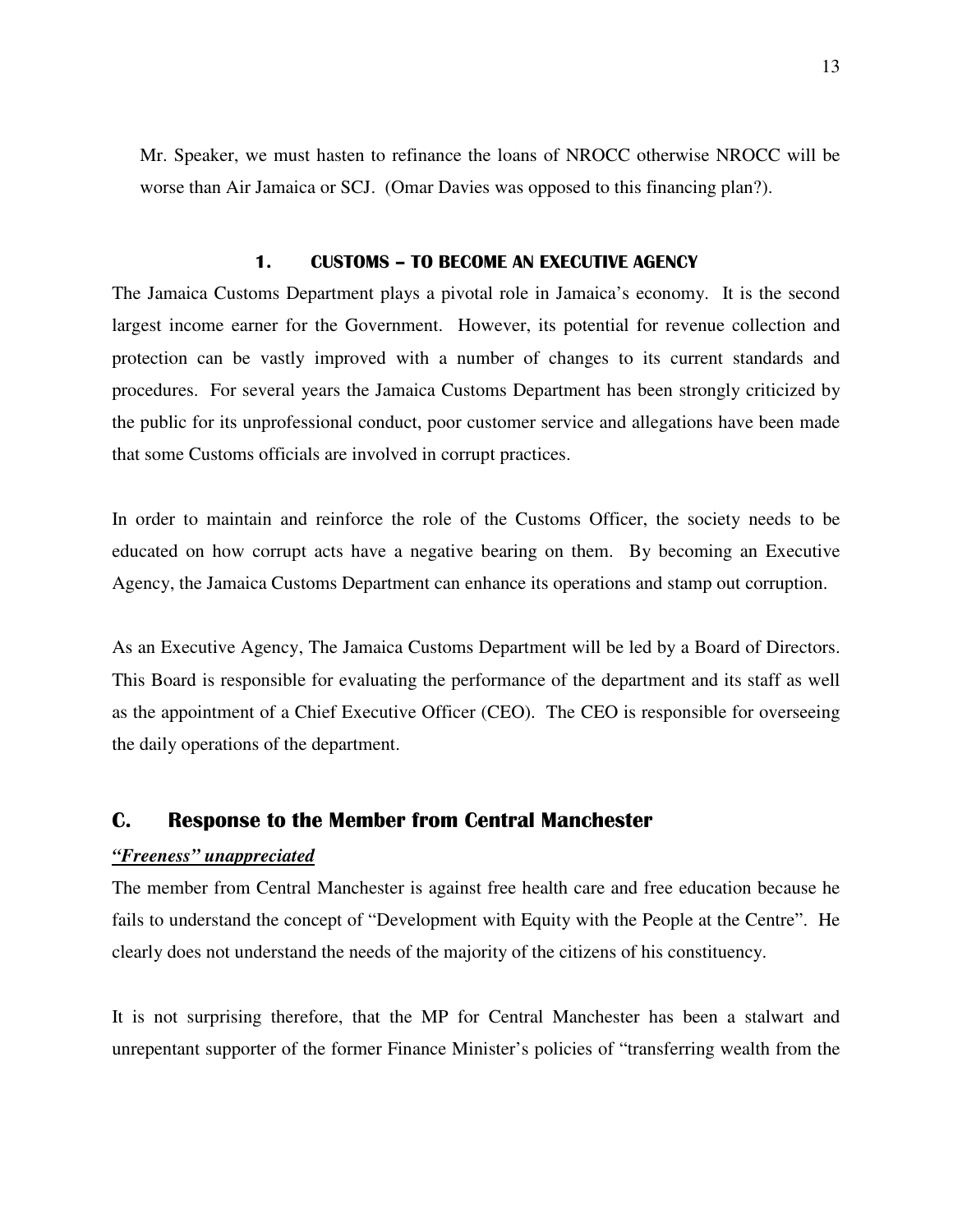poor to the rich never before seen since the abolition of slavery". He now says poor people must not get education and health care free because they won't appreciate it!

Mr. Speaker, we know the value of the policies that we have initiated, but they on that side must ask the thousands more people now taking advantage of hospitals as a result of this policy. Will this not mean a more healthy population, which in itself will reduce costs and increase productivity over time?

Ask the thousands of parents who got their refunds last year for cost-sharing in education and was able to use it to buy food and clothing for their children.

Or perhaps they ought to have consulted with the Leader of the Opposition who has now come to slap both her Finance Spokesman and Industry and Commerce Spokesman on their positions.

Mr. Speaker, what is the true position of the Opposition on these vital social issues of education and health care? What a confusion!

How can any well-thinking MP be against free education and free health care, which will in time allow them to be better able to deal with any price increases that come, as they will be healthier and better educated and can thus earn more. Mr. Speaker we are committed to improving the lives of people so that we won't have to say every year that "we love poor people", because our policies will ensure that in time "no one has to be poor".

**Mr. Speaker, on this issue we need national consensus, but how can we achieve this when they on that side are unable to achieve consensus within their ranks?** 

**But even as they seek to reconcile their positions, the Government is resolute and firm in its position, that it is time we stop squeezing everything from the people and start giving back tangible benefits to the people.**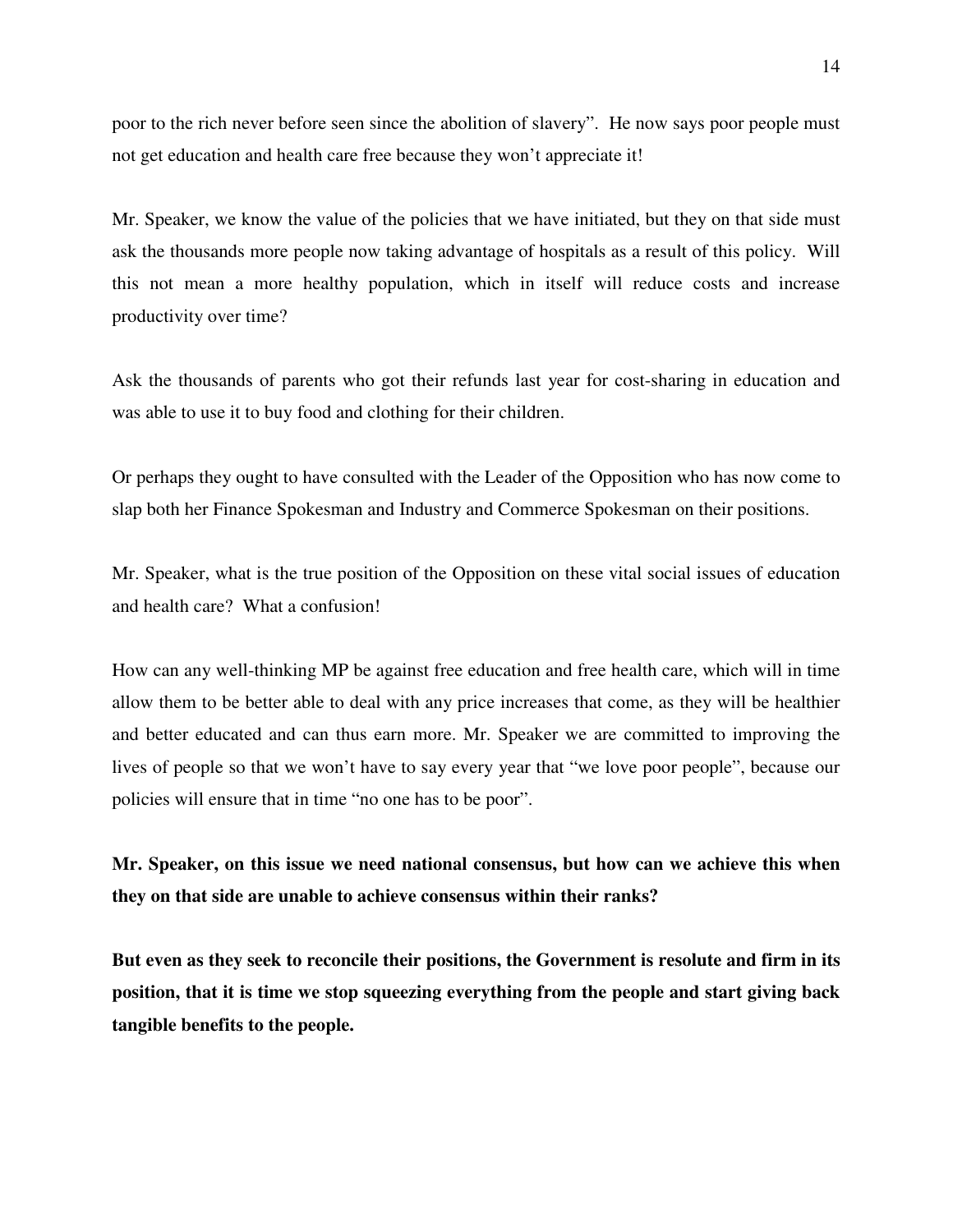We said in the campaign that:

## *"There must be a better way, we are going to make that change, Jamaicans need a CHANCE to turn their lives around and we are going to make that change!"*

Mr. Speaker, this process of change has begun and the people are already feeling the benefits of better governance – we are governing with equity – **with the people at the centre.** 

#### *Unregulated Investment Schemes*

Mr. Speaker, there is a time honoured tradition that when you quote members of this Honourable House you should quote from Hansard in this full context of the subject matter at issue.

In quoting me, the member from Central Manchester curiously left out, and I'm reading my verbatim comments from the Hansard: "Mr. Speaker, I say to the Minister of Finance, enforce the rules where they are enforceable, regulate where regulation is necessary, inform the public of the risks involved, where risks are involved. And public education, Mr. Speaker, of course is vital. But we cannot take the word 'free' out of the concept of a free market economy."

In fact, in this year's budget I went further and proposed and I quote: "that the Government will give urgent attention to the development of a legal and regulatory framework within which the creative entrepreneurial spirit in the financial sector can further grow and develop".

To take these statements and then to proceed to say that I supported these schemes, and to go further by linking my comments to the success/failure of these schemes, is frankly unacceptable behavior and a flagrant misuse of Parliamentary Privilege. At no time I have said that I supported these schemes.

Mr. Speaker, this administration has gone the furthest to bring the unregulated investment schemes into the regulatory framework. We have urged these schemes to register with the FSC and the FSC has had an aggressive programme in which it warns people to "think and check before you invest".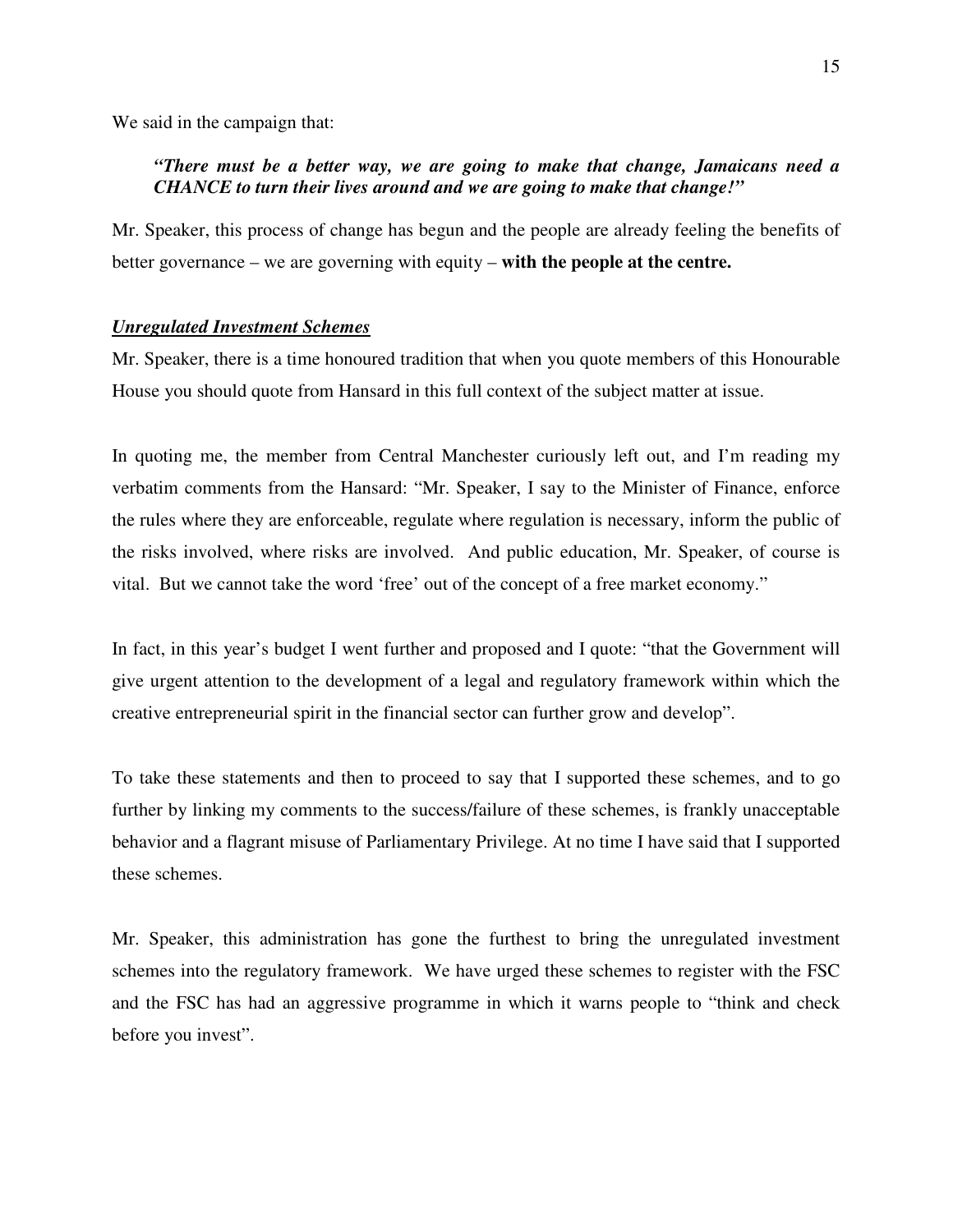In an effort to bring to bear our responsibility to protect the people of Jamaica, we have set up a Task Force to examine and implement appropriate recommendations from a recent IMF Report Addressing Jamaica's Unregulated Investment Schemes. This Task Force includes representatives from the Bank of Jamaica, the Office of the Director of Public Prosecutions, the Attorney General's Chambers, and the Financial Investigation Division (FID) of the Ministry of Finance.

In addition, steps have been taken and instructions given to the FSC and the Attorney General to carry out a comprehensive review of the regulations to amend the laws taking into account the new dispensation in the global financial market, whereby legitimate non-traditional financial instruments can be accommodated within the regulatory framework, these include hedge funds, derivatives and mutual funds.

In this regard, Mr. Speaker, I am to advise this House today that I have concluded negotiations to bring expertise from overseas within the next few weeks to assist in this process.

The suggestion of inaction by the member from Central Manchester is dishonourable, hypocritical, and without foundation. Had he done his research, he would have found ample evidence of advice give by the Attorney General referring to the former Minister from as far back as April last year - advice which appears to have fallen on deaf ears.

#### *Commission of Inquiry*

Mr. Speaker, the MP for Central Manchester made a call for a Commission of Inquiry into alternative investment schemes. I was confused as to whether he was speaking as the Shadow Minister of Finance but that is for the Leader of the Opposition to correct him again or for the present Shadow Minister to remind him that he is still around. (seems as if we have two Shadow Ministers of Finance)

Where was his call for an enquiry in the most devastating bomb to have hit Jamaica – the financial sector melt down in the 1990's, and the resulting impact of FINSAC on thousands of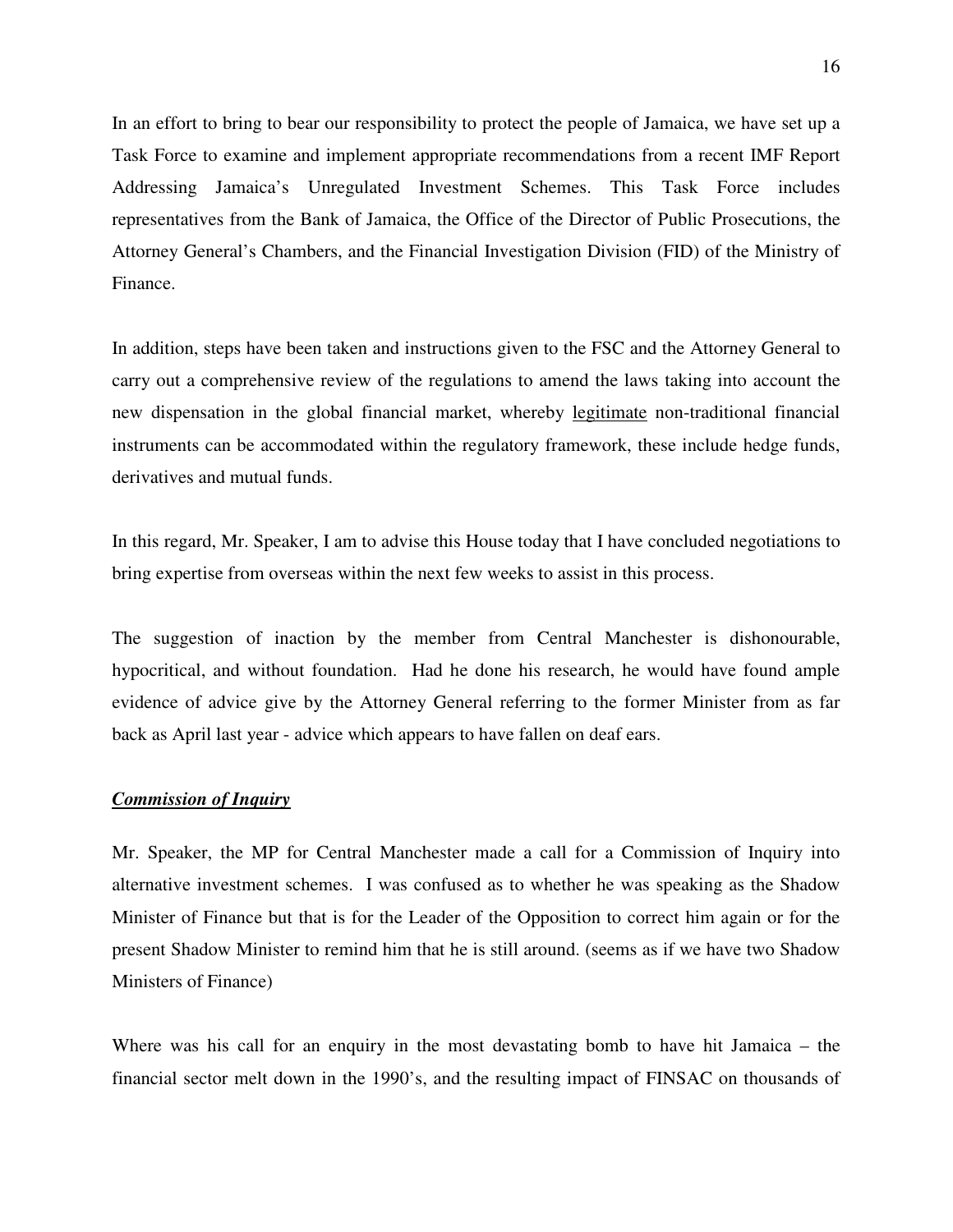Jamaicans? Where was his call for a Commission of Inquiry when 27 people were murdered in Tivoli Gardens? Where was his call for a Commission of Inquiry in the various scandals that robbed the country of billions of dollars? I speak of Operation Pride – thousands have still not yet received their homes, funds cannot be accounted for, and witnesses to corrupt practices have apparently vanished in thin air; the Zinc scandal, the now infamous Trafigura oil deal, the sale of the Air Jamaica slots, the forward sale of Bauxite below production costs, and I could go on and on and on.

Mr. Speaker, the police and the Financial Investigation Division are currently investigating Cash Plus. A Receiver has been appointed by the Court and his first interim report should be filed with the Court by May 5, 2008. Given these activities I see no rationale for a Commission of Inquiry.

Mr. Speaker, a commission of Inquiry can only be properly established under the Commission of Inquiry's Act and is reserved to bring to light facts and issues that are not available from civil action. A Commission of Inquiry must be as a result of Government action or policy intervention that does not allow the ordinary citizen a right of action.

#### 1. FINANCIAL SECTOR COLLAPSE – COMMISSION OF INQUIRY

Mr. Speaker, I must agree with the Opposition spokesperson on Industry and Commerce, that the PNP Government "guided the economy through the most profound economic transformation". Just ask the thousands of employees of businesses which had to close their doors on account of the financial sector collapse. While in Opposition, the Jamaica Labour Party made an attempt in the Senate to launch an investigation. This was blocked. We also appealed to the Universities to carry out a study on the collapse. This was met with a lukewarm response.

We maintain our stance and will implement this year a Commission of Inquiry that will specifically pinpoint the causes of the collapse and will assist us as a country to set down rules to avoid such a catastrophe ever befalling Jamaica again.

On this issue of the Commission of Inquiry I turn to the financial sector meltdown of the 1990's.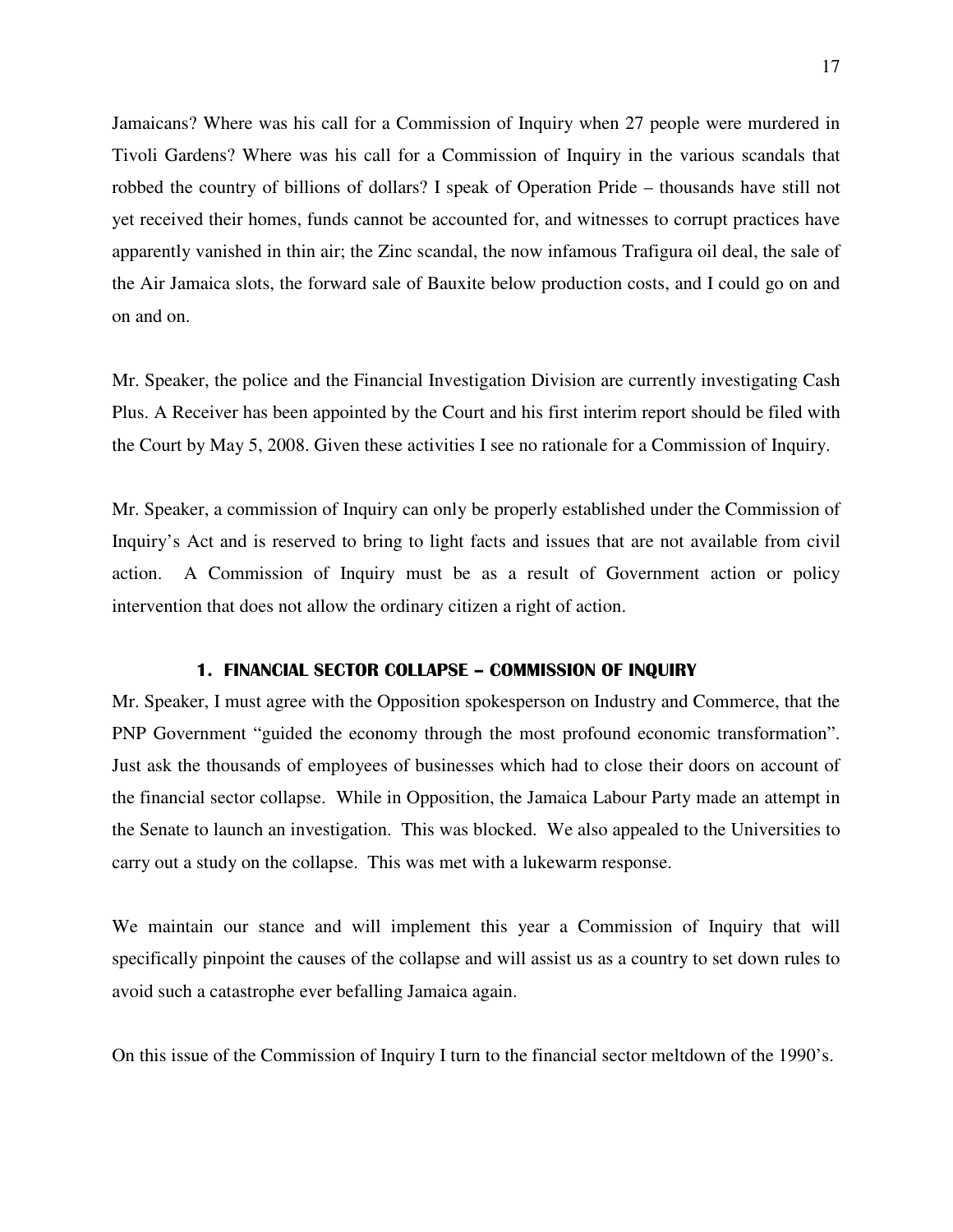Mr. Speaker, as a result of a prolonged period of high interest rates due to inappropriate policy decisions, inappropriate because of the timing and lack of understanding by the then Government of these decisions, we had the most devastating bomb to hit Jamaica: Mr. Speaker, I speak not of the PNP but the financial sector meltdown of the 1990's

Interest rates during this period Mr. Speaker, ranged between 70% to140%, which small and medium size businesses were expected to pay. How ironic it is Mr. Speaker, that today we are discussing how impractical it is for alternative investment schemes to make returns over 100% but yet the then Minister of Finance expected companies to be able to make profits so as to finance interest rates of over 100%.

Obviously, many of these medium to small businesses could not afford to pay these rates of interest and so thousands of businesses became bankrupt, which created a ripple effect throughout the Banking Sector.

The devastation affected every sphere of Jamaica's business sector and private life. As a result, the Government was forced to intervene, which it did but in a very haphazard manner.

In some instances depositors received 90% of their deposit with no interest, and in other instances depositors received 100% of their deposits plus interest.

In some entities the Government's decision to place them under Temporary Management was decisive, for others liquidity support was given by the Government although it was known that these entities were technically insolvent at the time of the liquidity support. The Bank of Jamaica now has debt of \$60 billion on its books which is owed to them by the Government of Jamaica in part as a result of this crisis.

Borrowers from the failed financial entities, including individuals with mortgages, companies, and other business entities, were treated differently depending on their connection - some loans were reduced or written off, and others were forced to pay the hideously high interest rates. As one borrower stated the other day, "*they were sold to the Texans like cattle*".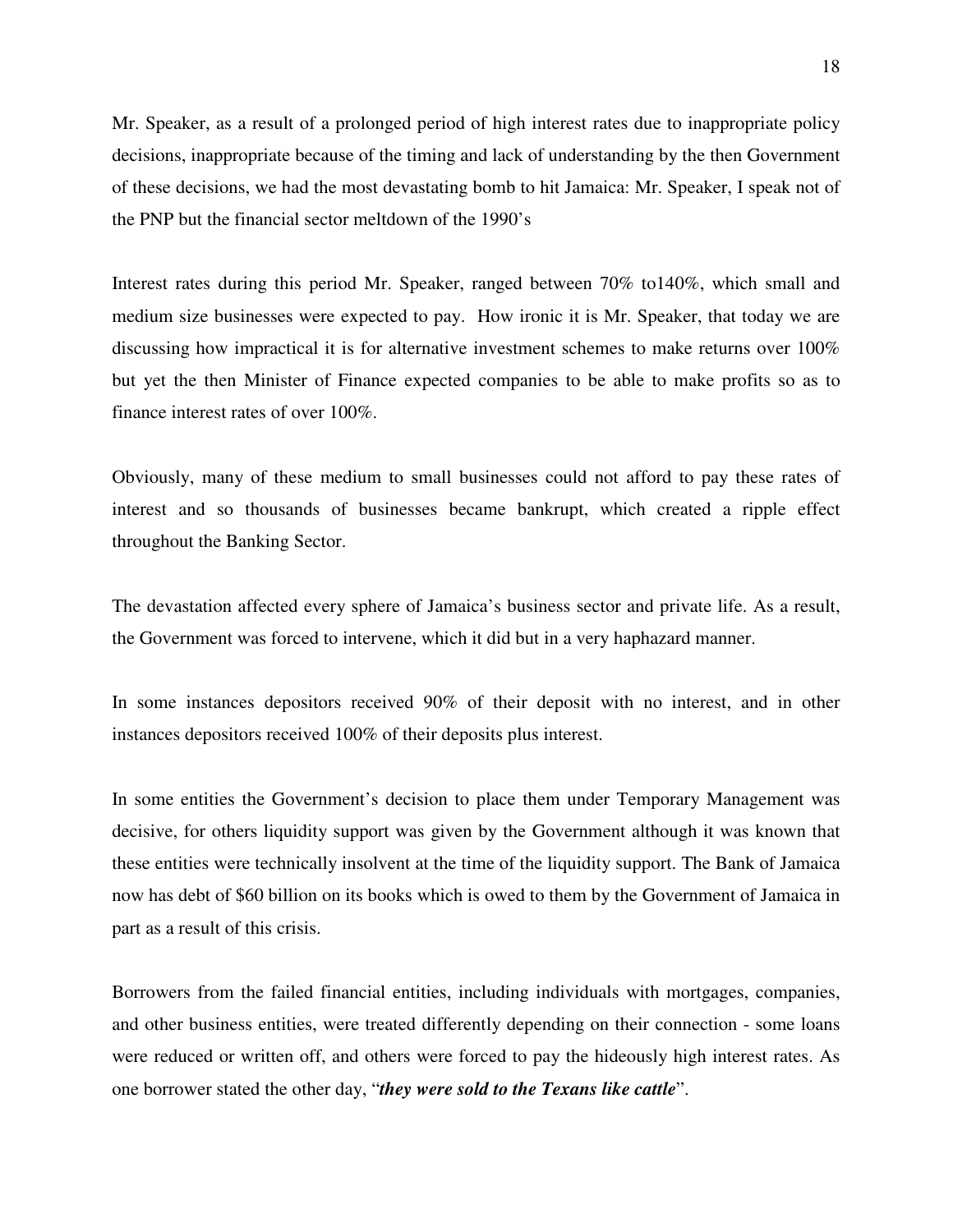As a part of the bailout strategy FINSAC was created where non-performing loans, and assets of selected financial entities were transferred. Subsequently, these non-performing loans were sold to JOSLIN/Jamaica Redevelopment Foundation at 20 cents in the dollar – 80 per cent discount. A discount that the Government never saw fit to offer their own people.

#### 2. AIR JAMAICA

Mr. Speaker we all know about the losses of Air Jamaica, I spoke about it in my first presentation and the Prime Minister spoke about it yesterday. Today I want to speak about a matter relating to Air Jamaica having to do with London Route. I refer to the sale of the Heathrow slots.

#### *Heathrow Slots*

Air Jamaica operated seven slots at Heathrow Airport. These slots allowed Air Jamaica to fly daily into and out of Heathrow. During the winter period all seven slots are considered prime slots – which is defined as arrival and departure between 7:00 am and 3:00 pm; during the summer months four of our departure schedules were marginally out of the prime spot periods. Overall, the seven slots are considered to be prime slots.

On March 10, 2007, Air Jamaica sold these prime slots to Virgin Atlantic for an amazing price of US\$10M. Mr. Speaker, amazing because the Government of Jamaica and the then Board of Air Jamaica should have known of the high demand for these slots given the pending Open Air Skies Agreement, which was going to free-up traveling across the Atlantic.

In fact in April 2007 the administrators of the airports in the UK stated publicly that, and I quote, "Heathrow slots are highly scarce and demand far outstrips supply". **But more than that, in March 2008 Continental Airline paid US\$209M for four prime slots not seven!!!** The London Times in reporting this sale said "..this indicates how desperate airlines are for access to Heathrow".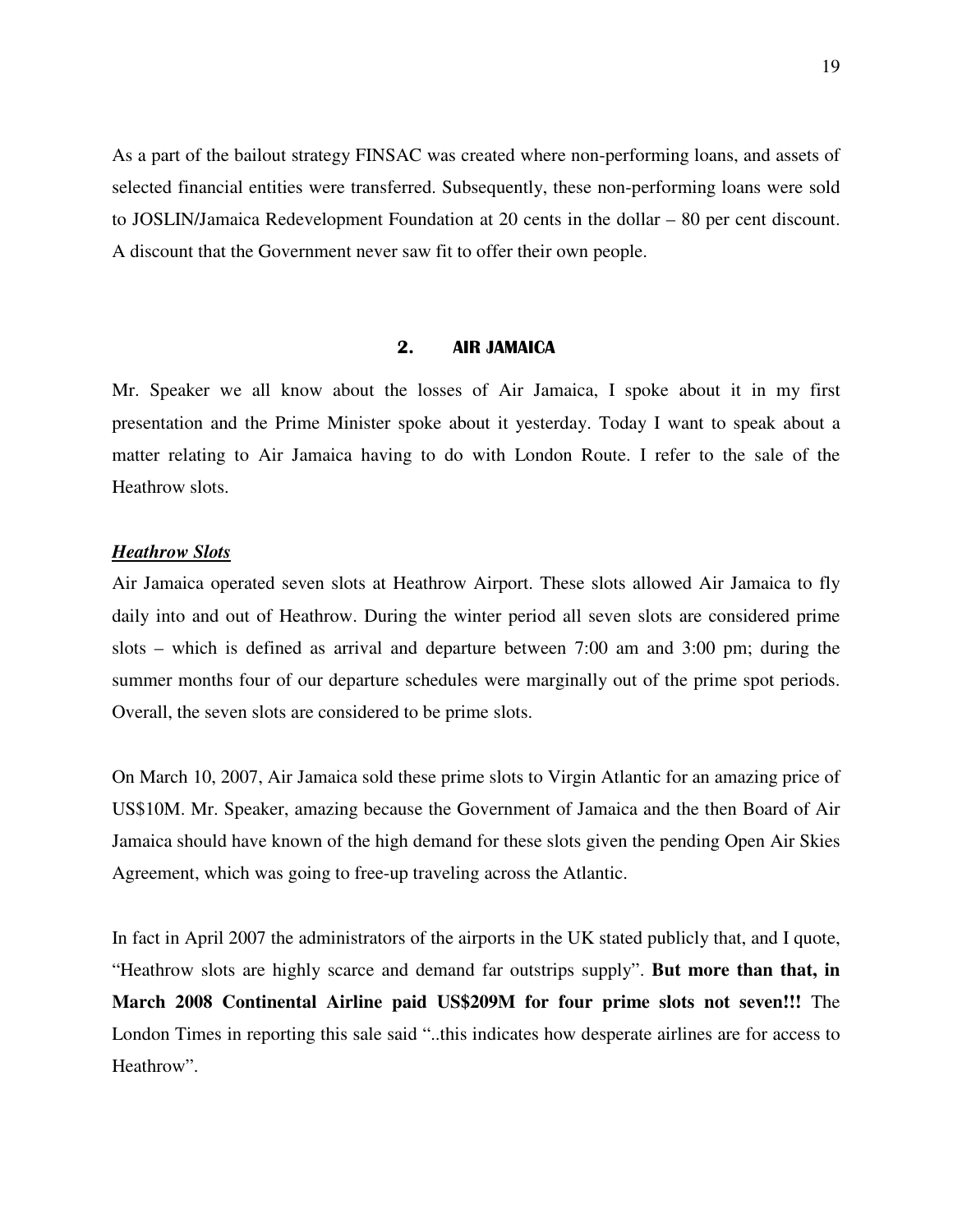This sale is of great concern to this Government for several reasons:-

- 1. The Open Skies Agreement has been in the making for many years. Any person in the industry should have of known of the consequences of the agreement. The primary objective of the agreement is to open Heathrow for other aircrafts from the USA to other carriers, including, Continental and Delta who previously only had access to Gatwick. Why did the then Air Jamaica Board and the then Minister of Finance not know this? And if they did, why did they sell off these prime slots so cheaply?
- 2. The process was not subject to public tender. It appears that only two companies had been courted, British Airways and Virgin. But Mr. Speaker, the interesting point which should be noted by this House is that these two airlines already were allowed to operate between the USA and Heathrow so their concept of the value of the slots would have been different from the airlines which would benefit from the Open Sky Agreement, such as, Continental and Delta, amongst others.
- 3. Parliament's consent on a fundamental issue as this was never sought. Parliament was only advised when the "sale was signed, sealed and delivered". This is a significant asset of the people of Jamaica!
- 4. It appears that legal officers of Air Jamaica and other senior Government technocrats had no input in the negotiations and the drafting of the sale agreement!!!!

We have asked the Contractor General to investigate this matter. The sale revenue given up is too large, potentially US\$364M, for us to not fully investigate this matter. US\$364M or J\$26B could have paid off 75% of the US\$473M liabilities of Air Jamaica that your Government left behind, including the US\$325M Bond for which this Budget has to find J\$3.7 billion this year alone to service this debt.